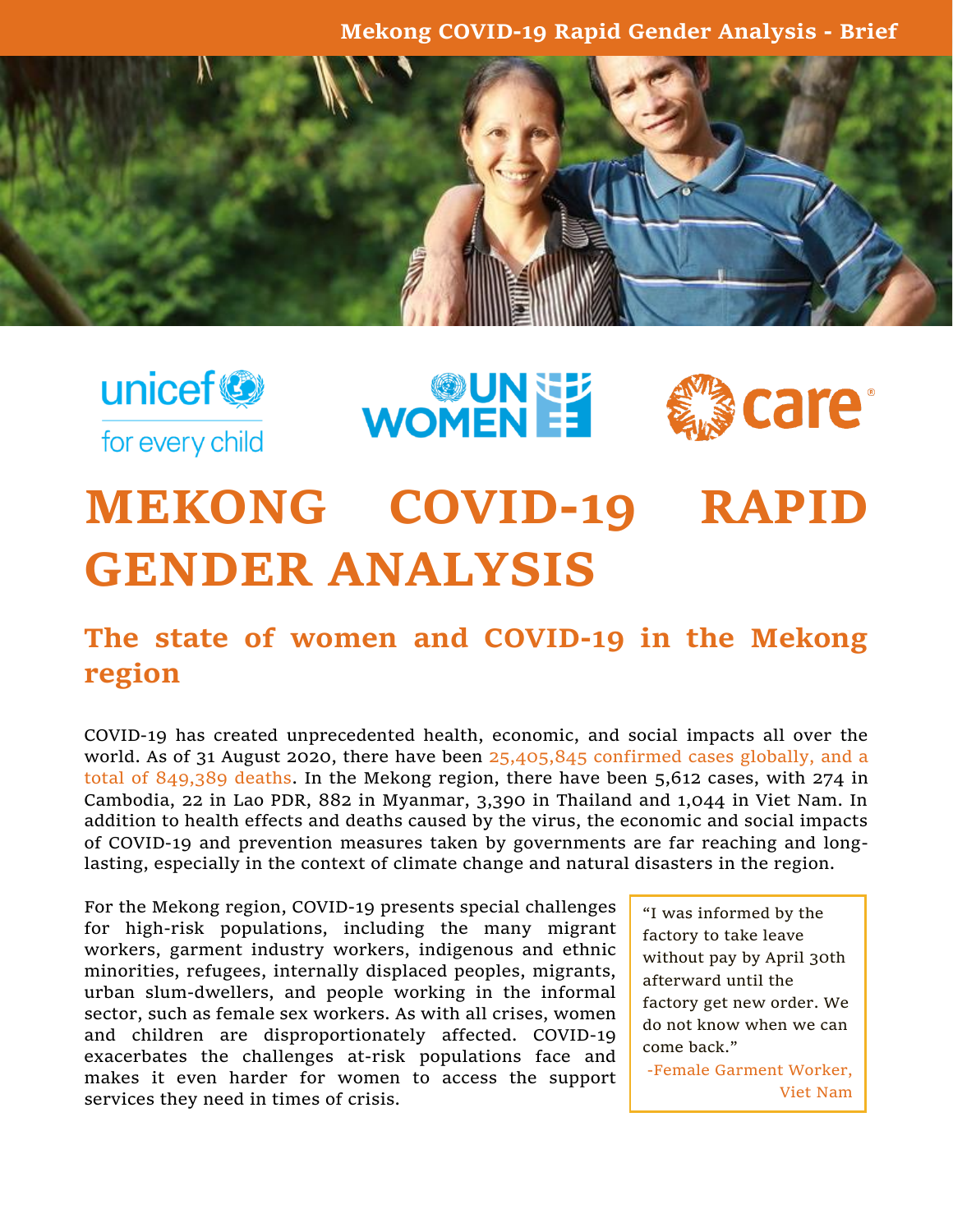This Rapid Gender Analysis draws from 301 interviews (including 126 women), secondary data sources, and CARE's research to understand women's specific challenges in the Mekong region during the pandemic.

## **Key Findings**

- **Women's employment is deteriorating more rapidly than men's.** Across the Mekong region, women are much more likely to be in the informal sector with few employment protections. They are less likely to be in secure jobs, and struggle to access safety nets. 94 per cent of the women in Cambodia and 87 per cent of those in Myanmar work in the informal sector, where jobs are increasingly being lost and where they do not qualify for benefits and social protection. 75 per cent of garment factory workers in the region are women. 78 per cent of garment workers in Viet Nam and 90 per cent in Lao PDR have had their jobs, hours, or incomes cut. 24.5 million women in the tourism sector are at risk of losing their jobs in Southeast Asia. These women tend to be employed in lower-skilled jobs that pay lower wages, while men hold more managerial positions in government and private tourism enterprises.
- **People are struggling to meet basic needs.** People across the region are reporting they have to eat fewer meals or less nutritious food. They cannot obtain clean water, especially with current drought conditions. Many people have already used all of their savings, are going into debt, and are losing the savings organisations or groups that helped them cope.
- **Healthcare is a major challenge.** 84 per cent of women, compared to 79 per cent of men, are reporting a deterioration in their mental health. Because women are less mobile and rely heavily on public transportation that is now disrupted, they also have less access to health services, including maternal health, family planning, and routine care. Access constraints will likely result in increases in unwanted pregnancies and maternal mortality.
- **Migration patterns that drove economic growth are reversing – creating struggles at home.** More than 260,000 migrant workers have left Thailand to return to their home countries. Many urban workers are returning home to rural areas as they lose their jobs. This is reducing remittance income for families and puts additional pressure on finding food and space for returned workers and has led to an increase in domestic abuse.
- **Regional migration is increasingly dangerous.** Quarantine facilities for migrants returning have substandard living conditions, overcrowding, minimal water and sanitation facilities, lack of dignity for women and girls, and child protection issues. Government restrictions have affected the provision of services, limiting access to health and humanitarian workers, and exacerbating the multiple gender-based barriers faced by refugee women, such as exclusion, discrimination and GBV.
- **Service delivery is not prioritising the needs of women, girls or at-risk groups.** Governments are rolling out safety nets, but they rarely target women, people with disabilities, or migrants. 71 per cent of women's rights organisations that offered support services scaled back delivery as early as April, and 12 per cent have closed altogether.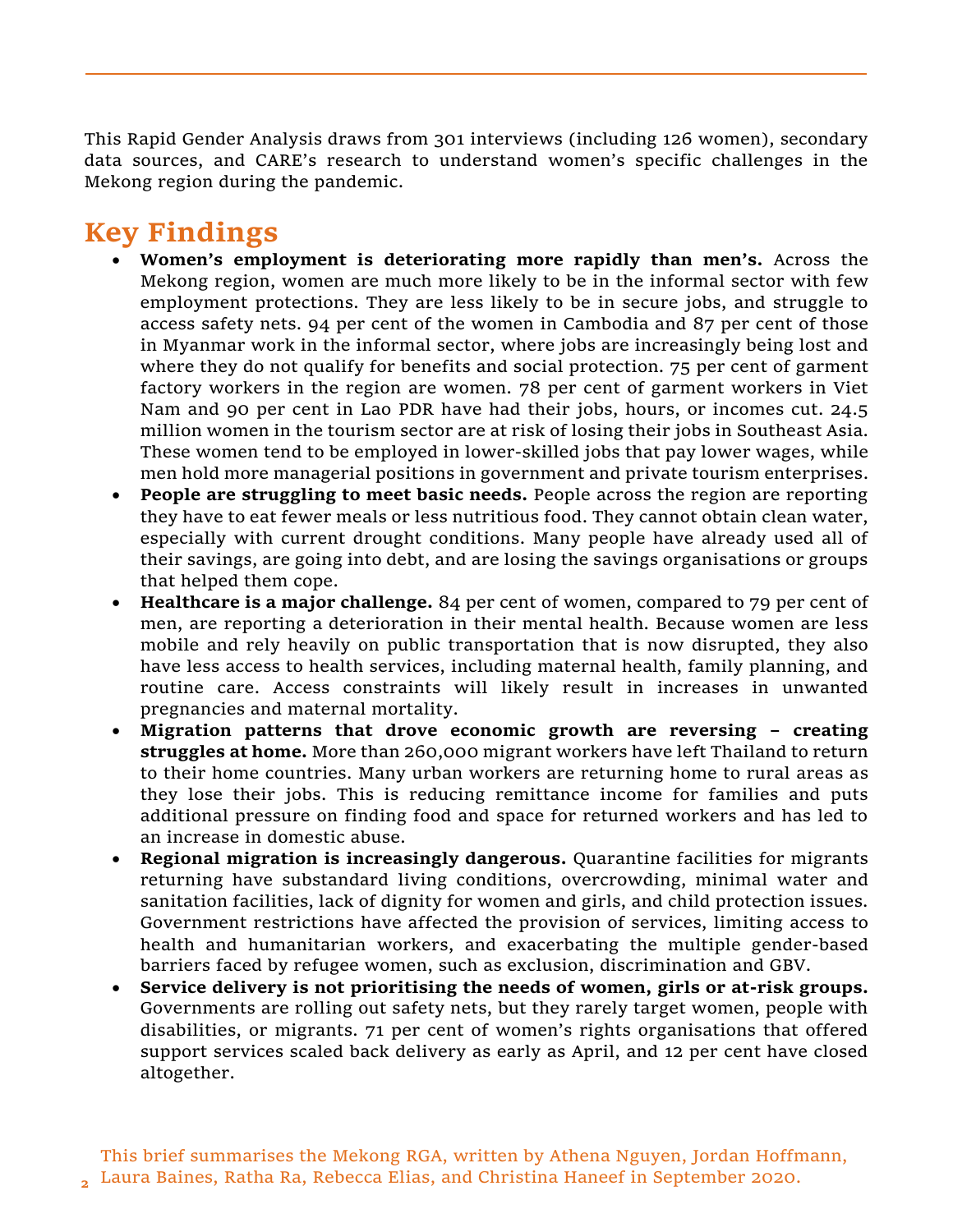- **Gender-based violence is rising.** Service providers responding to GBV report that cases have as much as doubled. Child marriage – already between 11 to 35 per cent – is likely to rise.
- **Stigma and tensions are increasing.** Nearly every interview pointed to increasing tensions, violence, and stigma. Migrants returning home especially are facing stigma and fear, as are ethnic minority groups.
- **Women have less access to information.** The gender digital divide is growing, where women are 28 per cent less likely to own a phone than men in Myanmar, and 11 per cent in Lao PDR. In Cambodia, only 20 per cent of children can access remote education. This presents challenges for accessing information through the many digital channels that governments and services are now relying on to deliver information and services and disproportionately impacts women, girls, at-risk groups and ethnic minorities.
- **Women's care burden is exceptionally high.** Across the region, women do the vast majority of household tasks – which increases during lockdown when more people are people staying at home. According to UN Women's [Women COUNT,](https://data.unwomen.org/COVID19) in Viet Nam, women do 12.7 more hours of unpaid work at home a week than men. In Lao PDR, women do 70-80 per cent of all tasks related to food. In Cambodia, women do 10 times the amount of unpaid care work men do.
- **Women are locked out of decision-making.** Most leaders in the region are men. In Viet Nam, only four out of the 22 members of the government established COVID-19 task force are women. In Cambodia, it is two out of 27.
- **Sex workers are at special risk.** The more than 332,000 female sex workers in the Mekong region are experiencing dramatic income loss as restrictions on movement keeps their customers at home. These sex workers have no access to safety nets or other income streams. Many of them depend on NGO-provided services for healthcare and protection which are generally considered non-essential in the COVID-19 crisis. If they go to new healthcare service providers, they often face discrimination.
- **Progress made in girl's education may be at-risk**. Factors such as the gender digital divide, increases in child marriage, gender roles increasing unpaid care work in the home, can prevent girls from continuing their education remotely in the short term and returning to school in the longer term.

## **Recommendations**

**3**

- **Continue collecting appropriate data.** Collect and ensure availability of sex and age disaggregated data, as well as data and information based on disability and at-risk groups.
- **Help women build economic options for the future.** Develop mitigation strategies that specifically target the economic impact of the outbreak on diverse women and build women's resilience.
- **Engage women as leaders.** Ensure diverse women are given opportunities to meaningfully engage in structures and processes established for COVID-19 prevention, mitigation and response.
- **Focus on migration and supporting migrants.** Ensure that border quarantine facilities are established and maintained according to best practice gender-sensitive

This brief summarises the Mekong RGA, written by Athena Nguyen, Jordan Hoffmann, Laura Baines, Ratha Ra, Rebecca Elias, and Christina Haneef in September 2020.